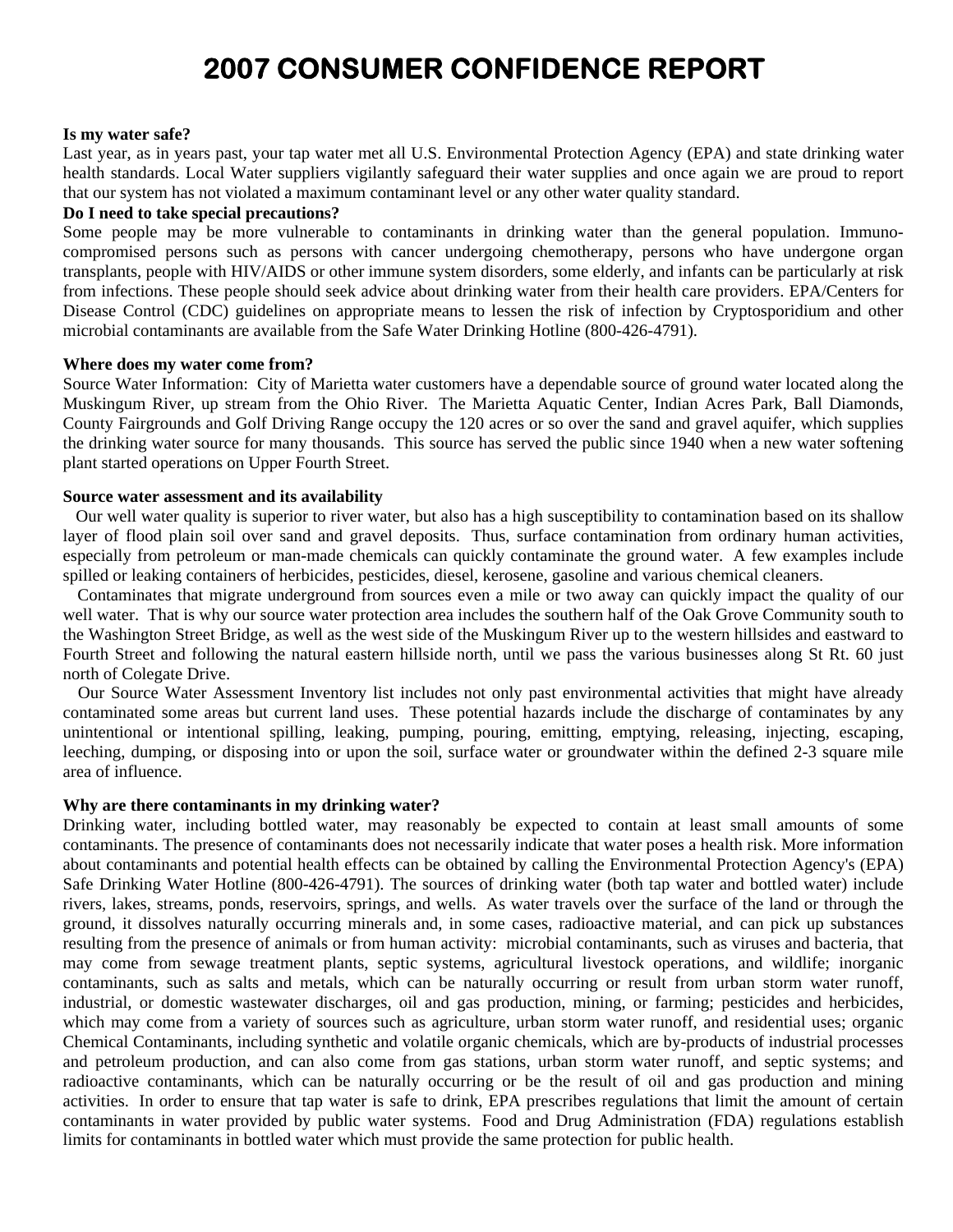## **How can I get involved?**

We encourage public participation and comments at the Water  $\&$  Sewer Committee meetings. The meetings are announced at the City of Marietta Council meetings. Council meets the 1st & 3rd Thursday of each month at Lookout Park. You may also contact the Clerk of Council at 740-374-5501 for current information.

 You can also help by keeping the streams and rivers clean and reporting any potential hazards, spills or pollution sources. Accidental or unauthorized releases of contaminants to the air, land or water such as spills, releases, intentional dumping or emissions can be reported to Ohio EPA 24-hour EMERGENCY RESPONSE hotline at 800-282-9378.

## **NOTICE TO ALL CUSTOMERS OF MARIETTA CITY WATER & WASTEWATER**

This notice is mailed to our customers in accordance with provisions of Ohio Revised Code Section 4933.19. TAMPERING WITH WATER METERS OR WATER SERVICE EQUIPMENT AND THE THEFT OF WATER ARE CRIMINAL ACTIVITIES AND MAY RESULT IN PENALTIES TO OFFENDERS. A PERSON FOUND BENEFITING FROM TAMPERING OR AN UNAUTHORIZED SERVICE CONNECTION IS PRESUMED TO HAVE COMMITTED THE VIOLATION AND WILL BE PROSECUTED.

 It is a crime to tamper with or by-pass a water meter, conduit or attachment of a utility. It is also a crime to reconnect a water meter, conduit or attachment of a utility that has been disconnected by the utility.

 It is a crime to knowingly consume any water, which has not been correctly registered because a meter, conduit or attachment of a utility has been tampered with, or by-passed, or knowingly use service that has been disconnected by an utility and reconnected without the utility's consent.

 A felony or misdemeanor conviction for a theft offense can result from a violation of these laws. The person so convicted is subject to the imposition of criminal sanctions including imprisonment and payment of fines and will also be required to make restitution for the costs of repairs, replacement of the meters, conduits or attachments damaged and for the value of the illegally consumed water.

## **Checking Meters**

The City Meter Department must read, inspect and service its meters bi-monthly to make sure they're operating properly. Only City of Marietta Water Department employees can connect or disconnect the meter, or change its location. Whether the meter is inside or outside your home, please clear a three-foot area around it; making sure it is accessible and visible. Servicing a blocked meter is difficult and can be a safety hazard in an emergency.

## **Backflow Prevention Requirements**

The backflow prevention devices are required to be tested annually to make sure the devices are in proper working condition. It is the *customers/property owner's* responsibility to install (as per City of Marietta specifications) and have backflow devices tested by a qualified tester; backflow prevention devices will also be required on residential service connections. The type of device required will depend on the degree of hazard your service connection exposes our water system to. Please contact the Backflow Dept. at (740) 374-6864 if you have any questions.

 **Removing or relocating an existing backflow device without the approval of the City of Marietta Backflow Department will result in the loss of your water services.**

## **Use Water Sense**

It may seem hard to believe, but the average person uses 100 gallons of water each day—that's enough to fill 1,600 drinking glasses. This water use can easily be cut by as much as 30 percent if American households took a few simple



- steps to use water more efficiently.
- About 75 percent of the earth's surface is covered by water, but less than 1 percent of this is available for people to use. The rest is salt water, locked in inaccessible locations underground, or is frozen in polar ice caps and glaciers.
- The average bathroom faucet flows at a rate of 2 gallons per minute; by simply turning the tap off, you can save more than 100 gallons of water per person each month.
- Taking a five minute shower uses 10 to 25 gallons of water, while a full tub requires about 70 gallons. If you take a bath, stopper the drain immediately and adjust the temperature as you fill the tub.
- A leaky toilet can waste about 200 gallons of water every day! To tell if your toilet is leaking, place a drop of food coloring in the tank; if the color shows in the bowl without flushing, you have a leak.

• Leaky faucets that drip at the rate of one drip per second can waste up to 3,000 gallons of water each year. If you're unsure if you have a leak, read your water meter before and after a two-hour period when no water

is being used. If the meter does not read exactly the same, you probably have a leak.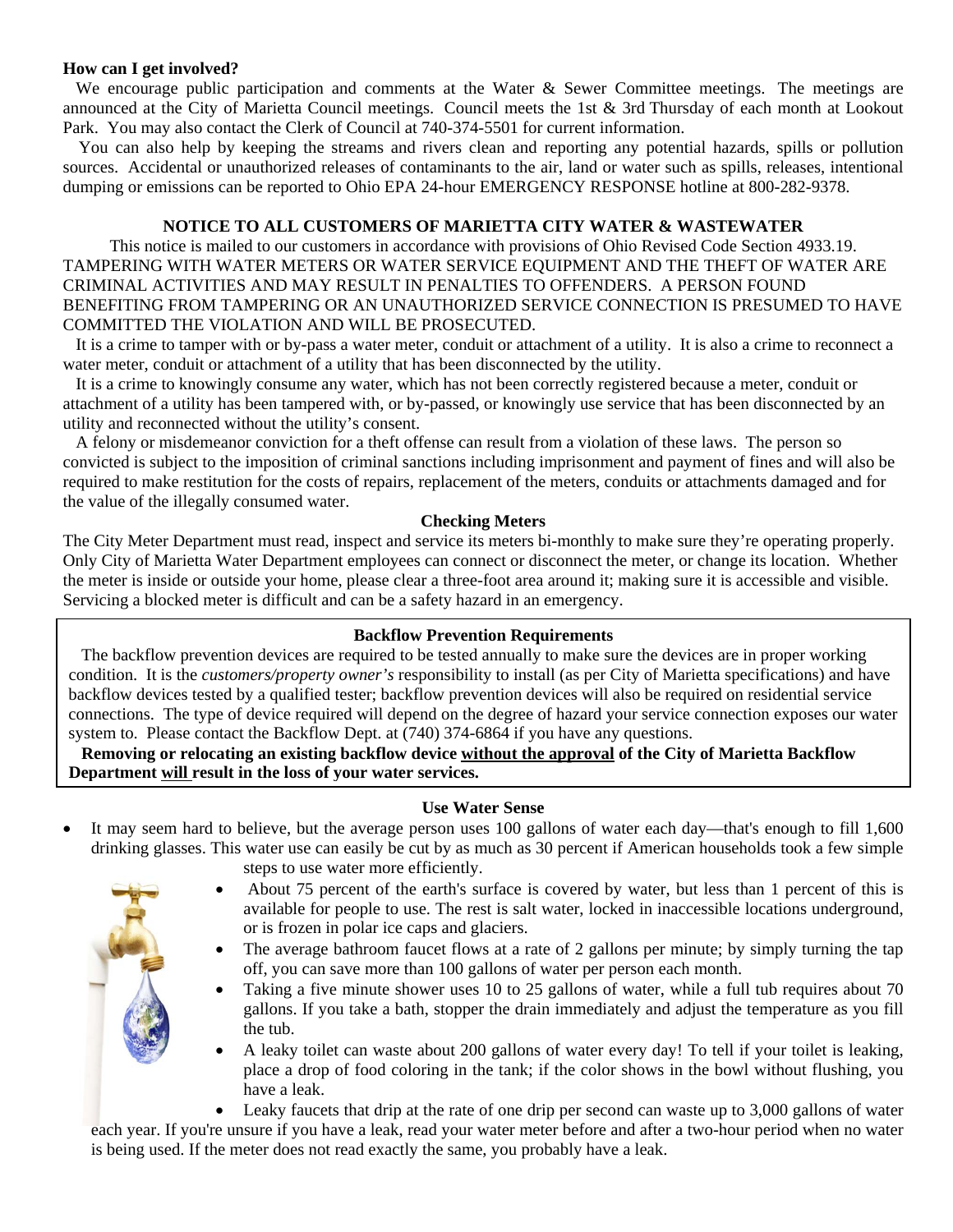#### **Water Quality Data Table**

The table below lists all of the drinking water contaminants that we detected during the calendar year of this report. The presence of contaminants in the water does not necessarily indicate that the water poses a health risk. Unless otherwise noted, the data presented in this table is from testing done in the calendar year of the report. The EPA or the State requires us to monitor for certain contaminants less than once per year because the concentrations of these contaminants do not change frequently.

|                                                                                                                                                                | <b>MCLG</b><br>or | MCL,<br>TT, or    | Your          | Range     |                                       |                  | <b>Sample</b>  |                                                                                                                                  |
|----------------------------------------------------------------------------------------------------------------------------------------------------------------|-------------------|-------------------|---------------|-----------|---------------------------------------|------------------|----------------|----------------------------------------------------------------------------------------------------------------------------------|
| <b>Contaminants</b>                                                                                                                                            |                   | <b>MRDLG MRDL</b> | Water Low     |           | High                                  |                  |                | Date Violation Typical Source                                                                                                    |
| Disinfectants & Disinfection By-Products<br>(There is convincing evidence that addition of a disinfectant is necessary for control of microbial contaminants.) |                   |                   |               |           |                                       |                  |                |                                                                                                                                  |
| Chlorine (as Cl2) (ppm)                                                                                                                                        | 4                 | 4                 | 0.92          | 0.87      | .97                                   | 2007             | N <sub>0</sub> | Water additive used to control microbes                                                                                          |
| Haloacetic Acids (HAA5) (ppb) NA                                                                                                                               |                   | 60                | 9.2           | 9.2       | 9.2                                   | 2007             | No             | By-product of drinking water chlorination                                                                                        |
| <b>TTHMs</b><br>[Total Trihalomethanes] (ppb)                                                                                                                  | <b>NA</b>         | 80                | 58.2          | 58.2      | 58.2                                  | 2007             | No             | By-product of drinking water disinfection                                                                                        |
| <b>Inorganic Contaminants</b><br>Fluoride (ppm)                                                                                                                | 4                 | 4                 | 1.00          |           | 0.82 1.09                             | 2007             | N <sub>0</sub> | Erosion of natural deposits; Water additive<br>which promotes strong teeth; Discharge<br>from fertilizer and aluminum factories. |
| Nitrate [measured<br>as Nitrogen] (ppm)                                                                                                                        | 10                | 10                | .60           | <b>NA</b> |                                       | 2007             | No             | Runoff from fertilizer use; Leaching from septic<br>tanks, sewage; Erosion of natural deposits                                   |
| <b>Contaminants</b>                                                                                                                                            | <b>MCLG</b>       | AL                | Your<br>Water | Date      | <b>Samples</b><br><b>Exceeding AL</b> |                  | AL             | <b>Typical Source</b>                                                                                                            |
| <b>Inorganic Contaminants</b><br>Copper - action level<br>at consumer taps (ppm)                                                                               | 1.3               | 1.3               | 0.056         | 2006      |                                       | $\boldsymbol{0}$ | N <sub>0</sub> | Corrosion of household plumbing systems;<br>Erosion of natural deposits                                                          |
| Lead - action level<br>at consumer taps (ppb)                                                                                                                  | $\overline{0}$    | 15                | $\mathbf{0}$  | 2006      | $\theta$                              |                  | N <sub>0</sub> | Corrosion of household plumbing systems;<br>Erosion of natural deposits.                                                         |
| <b>Important Drinking Water Definitions</b>                                                                                                                    |                   |                   |               |           |                                       |                  |                |                                                                                                                                  |
| <b>Definition</b><br>Term                                                                                                                                      |                   |                   |               |           |                                       |                  |                |                                                                                                                                  |

| Term                        | <b>Definition</b>                                                                                                                                                                                                                                             |
|-----------------------------|---------------------------------------------------------------------------------------------------------------------------------------------------------------------------------------------------------------------------------------------------------------|
| <b>MCLG</b>                 | MCLG: Maximum Contaminant Level Goal: The level of a contaminant in drinking water below<br>which there is no known or expected risk to health. MCLGs allow for a margin of safety.                                                                           |
| <b>MCL</b>                  | MCL: Maximum Contaminant Level: The highest level of a contaminant that is allowed in drinking<br>water. MCLs are set as close to the MCLGs as feasible using the best available treatment<br>technology.                                                     |
| <b>TT</b>                   | TT: Treatment Technique: A required process intended to reduce the level of a contaminant in<br>drinking water.                                                                                                                                               |
| AL                          | AL: Action Level: The concentration of a contaminant which, if exceeded, triggers treatment or other<br>requirements which a water system must follow.                                                                                                        |
| Variances and<br>Exemptions | Variances and Exemptions: State or EPA permission not to meet an MCL or a treatment technique<br>under certain conditions.                                                                                                                                    |
| <b>MRDLG</b>                | MRDLG: Maximum residual disinfection level goal. The level of a drinking water disinfectant below<br>which there is no known or expected risk to health. MRDLGs do not reflect the benefits of the use of<br>disinfectants to control microbial contaminants. |
| <b>MRDL</b>                 | MRDL: Maximum residual disinfectant level. The highest level of a disinfectant allowed in drinking<br>water. There is convincing evidence that addition of a disinfectant is necessary for control of<br>microbial contaminants.                              |
| <b>MNR</b>                  | <b>MNR: Monitored Not Regulated</b>                                                                                                                                                                                                                           |
| <b>MPL</b>                  | MPL: State Assigned Maximum Permissible Level                                                                                                                                                                                                                 |

| <b>Unit Descriptions</b> |                                                           |  |  |  |  |
|--------------------------|-----------------------------------------------------------|--|--|--|--|
| Term                     | Definition                                                |  |  |  |  |
| ppm                      | ppm: parts per million, or<br>milligrams per liter (mg/L) |  |  |  |  |
| ppb                      | ppb: parts per billion, or<br>micrograms per liter (µg/L) |  |  |  |  |
| <b>NA</b>                | NA: not applicable                                        |  |  |  |  |
| <b>ND</b>                | ND: Not detected                                          |  |  |  |  |
| <b>NR</b>                | NR: Monitoring not required, but<br>recommended.          |  |  |  |  |